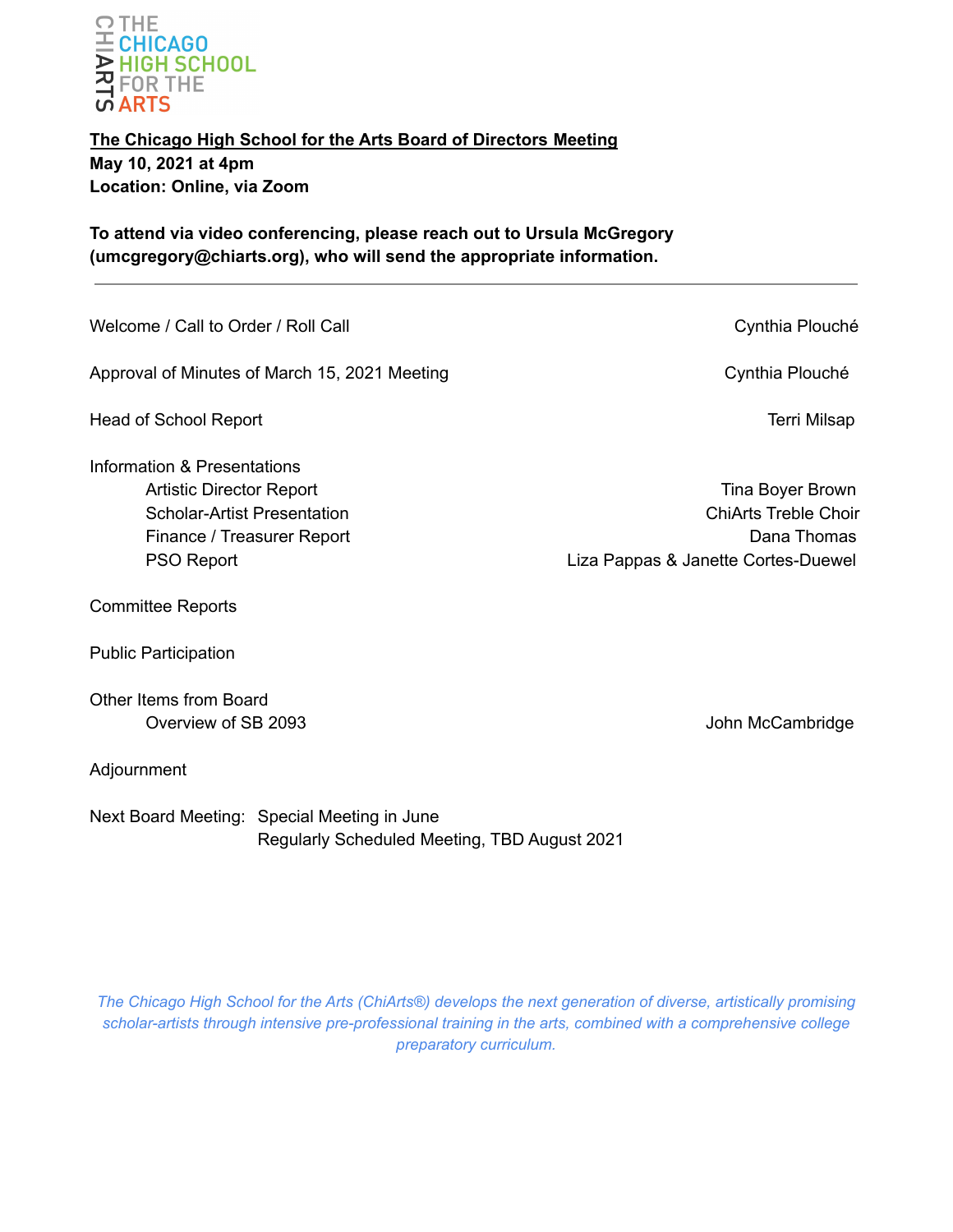

### **ChiArts Board Meeting May 10, 2021**

The Chicago High School for the Arts Board of Directors Meeting 4:00 p.m. - 5:30 p.m. Online - via Zoom Minutes for May 10, 2021

**Present (on call):** Duffie Adelson, Carlos Azcoitia, Deirdra Donahue, Lesley-Ann Brown-Henderson, Warren Chapman, Janette Cortes-Duewel, Chris Falcon, Carol Friedman, John McCambridge, Liza Pappas, Ron Grais, and Cynthia Plouché

**Others Present:** Terri Milsap (Principal & Head of School), Tina Boyer Brown (Artistic Director), Abbey Cullen (Assistant Principal), Dana Thomas (Finance), Ursula McGregory (Executive Assistant), Dwayne Jervier (HR Manager ), Carolyn Burnes (Case Manager)

### **Quorum:** Yes

The meeting of the Board of Directors (the "Board") of The Chicago High School for the Arts ("ChiArts") was held pursuant to a Call & Notice served on all Directors. Board Chair, Cynthia Plouché ("Cynthia") called the general assembly to order at 4:00 p.m. Ursula McGregory ("Ursula") took the roll call.

### **Approval of Minutes**

Cynthia requested approval of the March Board Meeting minutes. Carol Friedman ("Carol") made a motion to approve the minutes as is, Carlos Azcoitia ("Carlos") seconded the motion. All voted in favor, none opposed.

### **Head of School Report**

Terri Milsap ("Terri") shared her report. On Monday, April 26th, ChiArts began a phase-in approach to in-person instruction for academics, while conservatory classes remained remote. On May 3rd, ChiArts began to phase-in in-person conservatory classes. Beginning May 10th, ChiArts students will follow a hybrid 2-1-2 model. Students who have chosen in-person instruction will attend school 2 times per week (Monday/Tuesday or Thursday/Friday) 8:00am-5:00pm. The other 2 days will be remote instruction. Teachers will simultaneously teach remote and in-person students. Below is the breakdown of students returning to in-person learning.

Terri shared that at the end of the 1st semester, ChiArts piloted a Remote Step-Up Plan (RSUP). The RSUP is an effort to support students who earned a failing grade of 50-59% in a class at the end of the semester. We will have a Hybrid Step-Up Plan for 9th-11th graders and a Hybrid Step-Up to Graduation Plan for seniors in academics and arts.

The Graduation celebration for the class of 2021 will be June 12th and June 13th. Students will have an opportunity to sign up to participate on either day. Each student will walk-through the school, decorated just for them and end in the auditorium to receive their diploma. Each graduate will receive 4 tickets for their guests. The virtual graduation will be streamed on June 22nd.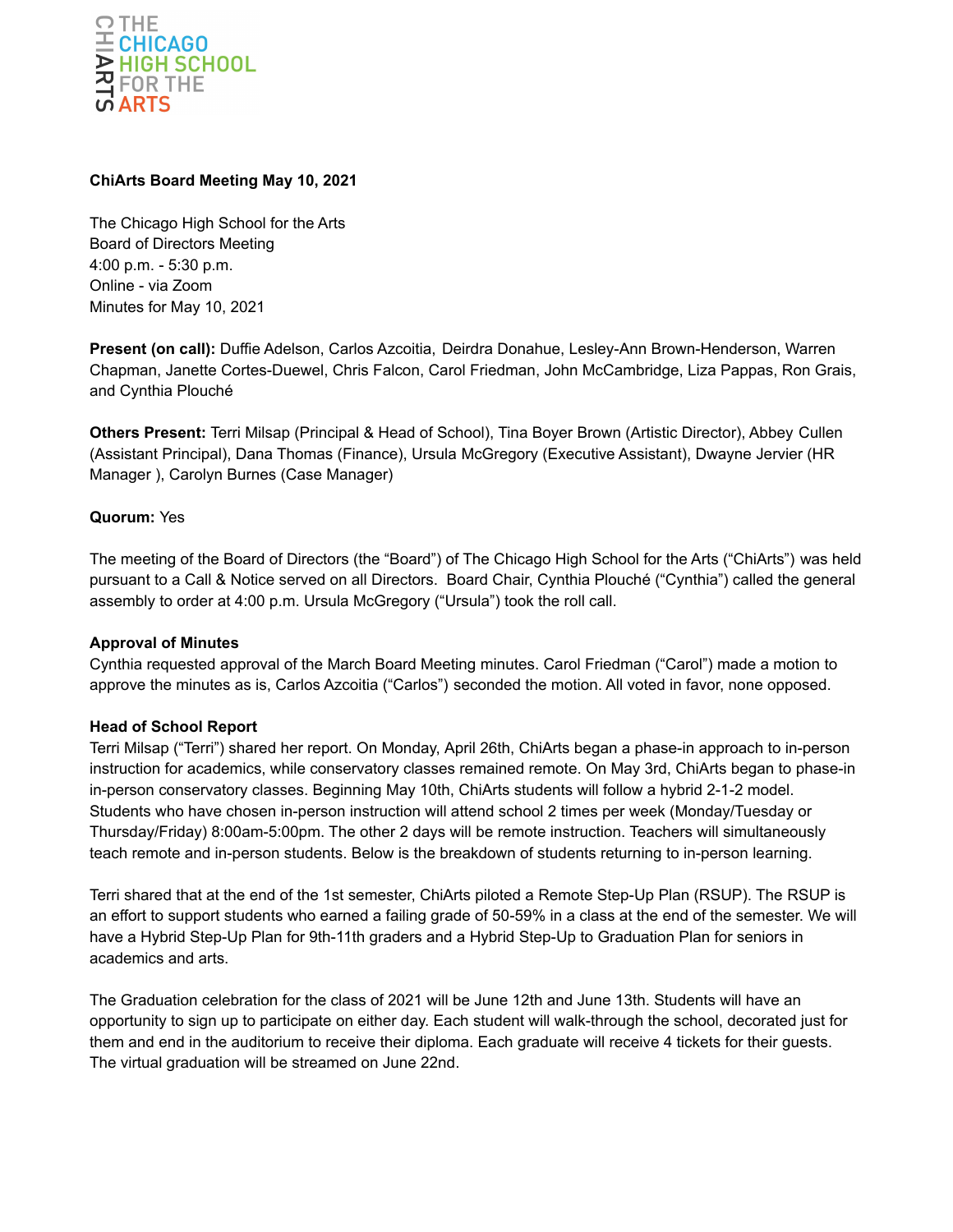

ChiArts is continuing to communicate with families to better engage students and improve attendance. Overall attendance is up a tenth from the previous month.

Academic teachers may volunteer to participate on the Consolidated Grant Committee to collaborate with administration on proposals for grant funding. This is a great opportunity for teachers to learn more about grant writing and have input regarding Title II and Title IV funding.

Academic and arts teachers have done a remarkable job at transitioning from remote to a hybrid model. It can be challenging to teach simultaneously. However, the teachers have done their research and have supported each other as we have all learned together. Support staff, arts department heads, and assistants have been essential in a smooth transition to hybrid learning.

Terri also shared that she and Ms. Boyer Brown continues to participate on the ASN Conference Committee to plan the upcoming conference that will take place in Chicago October 2021.

### **Student Performances**

A video was shared of the ChiArts Treble Choir performing Can You Feel The Love Tonight.

### **Information & Presentations**

Tina Boyer Brown ("Tina") shared the Artistic Director report. ChiArts has been fortunate enough to outfit the classrooms and teachers with the supplies needed to transition to the hybrid schedule. Each classroom is in the process of being outfitted with TV's, chromebooks, webcams, and the necessary cables that teachers and students need to see each other both in class and at home. The music and theatre students have received masks that make it possible to play/sing without removing their masks. The performance spaces are now classrooms, with powered air filters. The visual arts students have their own set of supplies, so there will be no cross use of items. All purchases were made possible thanks to a gift from an anonymous donor.

ChiArts extended offers of admission to 165 students. As of May 7th, we have 89 accepted offers, 21 declined, and 57 pending offers. The deadline for pending offers is May 14th. There is a current wait list of 21 students. The enrollment needed is 170. Due to ChiArts' enrollment needs and the small number of candidates on the waiting lists, all conservatories will have a second round of virtual auditions from May 17-22.

Dana Thomas ("Dana") presented the Treasurer report. There has been no changes to the status of the Small Business Administration ("SBA") – COVID-19 related Paycheck Protection Program Loan since the last board meeting. The Tax Form 990 is completed and expected to be filed on time by May 17th. The CPS FY 2022 Initial Budget Allocation has been received. The FY 2022 budget process is underway.

Janette Cortes-Duewel ("Janette") gave the PSO report. The PSO raised over \$4000 in a matter of days for gift cards and treats for staff appreciation week. With money left over, the PSO purchased carnations for the graduates at the graduation walk-through. The PSO also plans to sponsor coffee and donuts as an end of year celebration for staff.

### **Other Items from the Board**

John McCambridge ("John") shared an overview of a bill, SB 2093, that is pending in the Illinois House of Representatives.The bill is the latest version of legislation to make Contract Schools subject to the section of the Pension Code covering the Chicago Teachers' Pension Fund ("CPTF"). Attorneys for ChiTech, Hope and ChiArts presented position papers to the relevant House Committee detailing the issues with the bill. Most significantly, it would pull the Charter Schools, which are, by statute, private employers, into the CPTF, which is an explicitly public pension fund. To make that work, there would have to be a number of other changes to the laws dealing with Social Security to eliminate the possibility of double contributions. For that reason, the view of